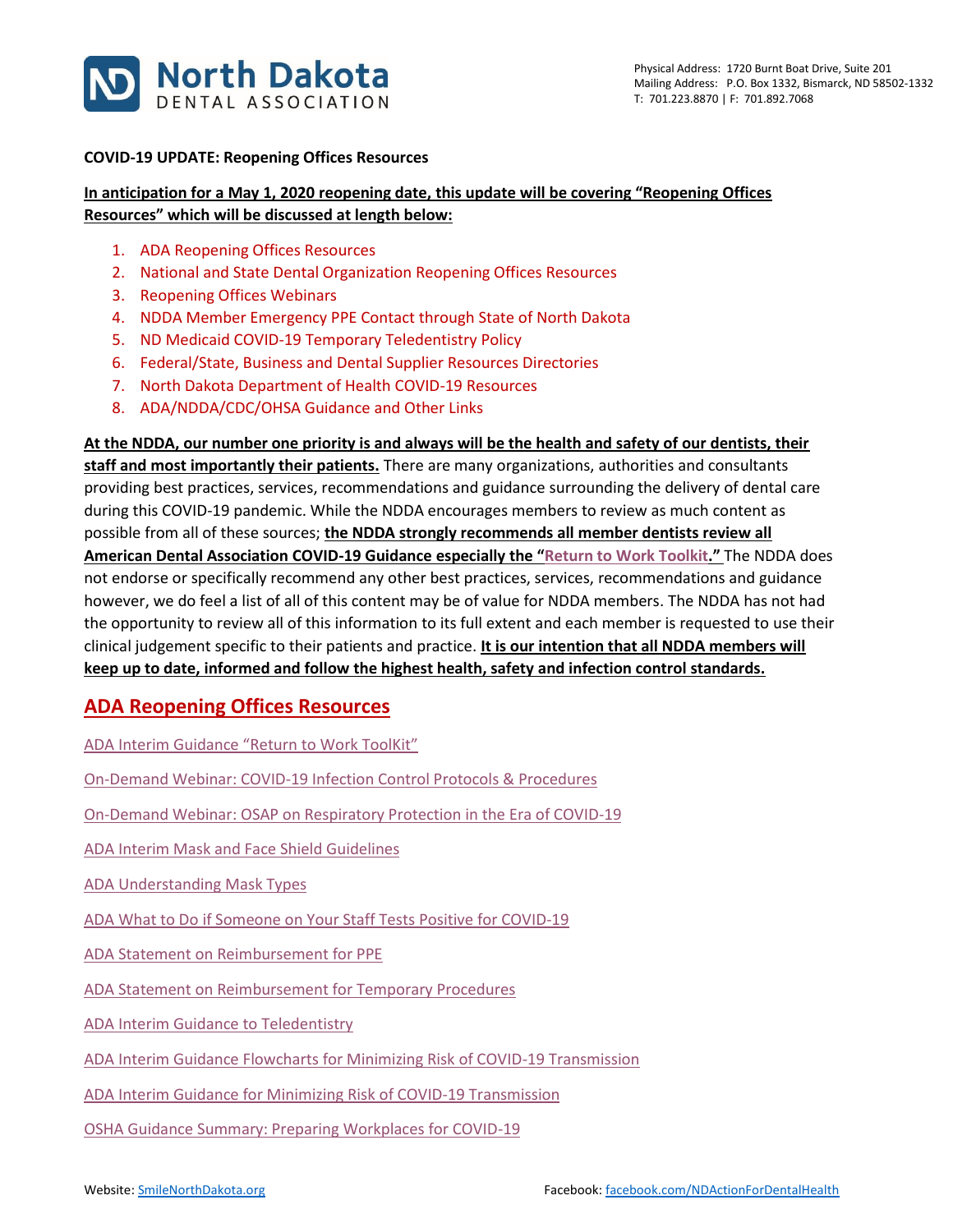

### [ADA Hand Hygiene for the Dental Team](https://success.ada.org/en/practice-management/dental-practice-success/dps-spring-2020/hand-hygiene-for-the-dental-team?utm_source=adaorg&utm_medium=covid-resources-lp&utm_content=hand-hygiene&utm_campaign=covid-19)

ADA - [How do I ethically continue to see patients during the COVID-19 pandemic?](https://www.ada.org/~/media/CPS/Files/COVID/ADA_COVID_How_Do_I_Ethically_See_Patients_During_Pandemic.pdf)

## **National and State Dental Organization Reopening Offices Resources**

### **Very Comprehensive:**

[OSAP COVID-19 Toolkit](https://www.osap.org/page/COVID-19)

AAOMS [COVID-19 Resources](https://www.aaoms.org/practice-resources/covid-19-updates)

AGD [COVID-19 Resources](https://www.agd.org/coronavirus)

AAPD [COVID-19 Resources](https://www.aapd.org/about/about-aapd/news-room/covid-19/)

[AAO COVID-19 Resources](https://www1.aaoinfo.org/covid-19/)

[Minnesota Board of Dentistry COVID-19 Resources and Guidance](https://mn.gov/boards/dentistry/current-licensee/resources/covid19/)

#### **Other Resources:**

[Reopen Dental Office Post COVID-19: 10 Points to Consider](https://www.smilenorthdakota.org/docs/librariesprovider39/north-dakota/reopen-dental-office-post-covid-19-10-points-to-consider.pdf?sfvrsn=2)

[Texas Dental Association Reopening Guidelines](https://www.tda.org/Portals/0/COVID/TDA%20Final%20Guidelines%20Reopening%20Dental%20Offices_April%2021_2020.pdf?ver=2020-04-26-155158-407)

### **Reopening Offices Webinars**

[ADA On-Demand Webinar: COVID-19 Infection Control Protocols & Procedures](https://ebusiness.ada.org/Education/viewcourse.aspx?id=400)

[ADA On-Demand Webinar: OSAP on Respiratory Protection in the Era of COVID-19](https://success.ada.org/en/practice-management/patients/digital-events/ada-and-osap-respiratory-protection-in-the-era-of-covid-19-webinar?utm_source=adaorg&utm_medium=virus-alertbar&utm_content=cv-safety-osap-webinar-042420&utm_campaign=covid-19)

On-Demand Webinar: [CDC Sequence for COVID-19: How Do You Properly Donn and Doff PPE for Airborn,](https://www.vumedi.com/video/ppe-donning-and-doffing-cdc-sequence-for-covid-19/)  [Dropplet and Contact Precautions?](https://www.vumedi.com/video/ppe-donning-and-doffing-cdc-sequence-for-covid-19/)

[CDA On-Demand Webinar: Colorado Dental Association](https://vimeo.com/409980125?ref=em-share) – Town Hall: Frequently Asked Member Questions

# **NDDA Member Emergency PPE Contact through State of North Dakota**

**NDDA member dentists should call 701-328-0707, the NDDoH Operation Center, for assistance coordinating with regional LPH PPE fit testing sites.** The NDDoH Operation Center will reach out to the regional LPH fit tester to determine capacity. If they do not have the capacity, the DOC will work to have the request for assistance filled. NDDA member dentists are able, as essential health care providers, to order PPE supplies, to include N95 respirators, from the ND state medical cache for dental emergency services only. You will need to sign up to order supplies a[t http://hanassets.nd.gov/.](http://hanassets.nd.gov/) When ordering, you will need to identify your office's anticipated need for a 2-week period and will also need to indicate the number of employees who are providing direct care for emergency services on the Customer Note section at the very end of the online order form. All information is required.

# **ND Medicaid COVID-19 Temporary Teledentistry Policy**

ND Medicaid issued a temporary teledentistry policy to provide flexibility for members and providers to receive and deliver services. **This policy covers services rendered on dates of service that fall between**